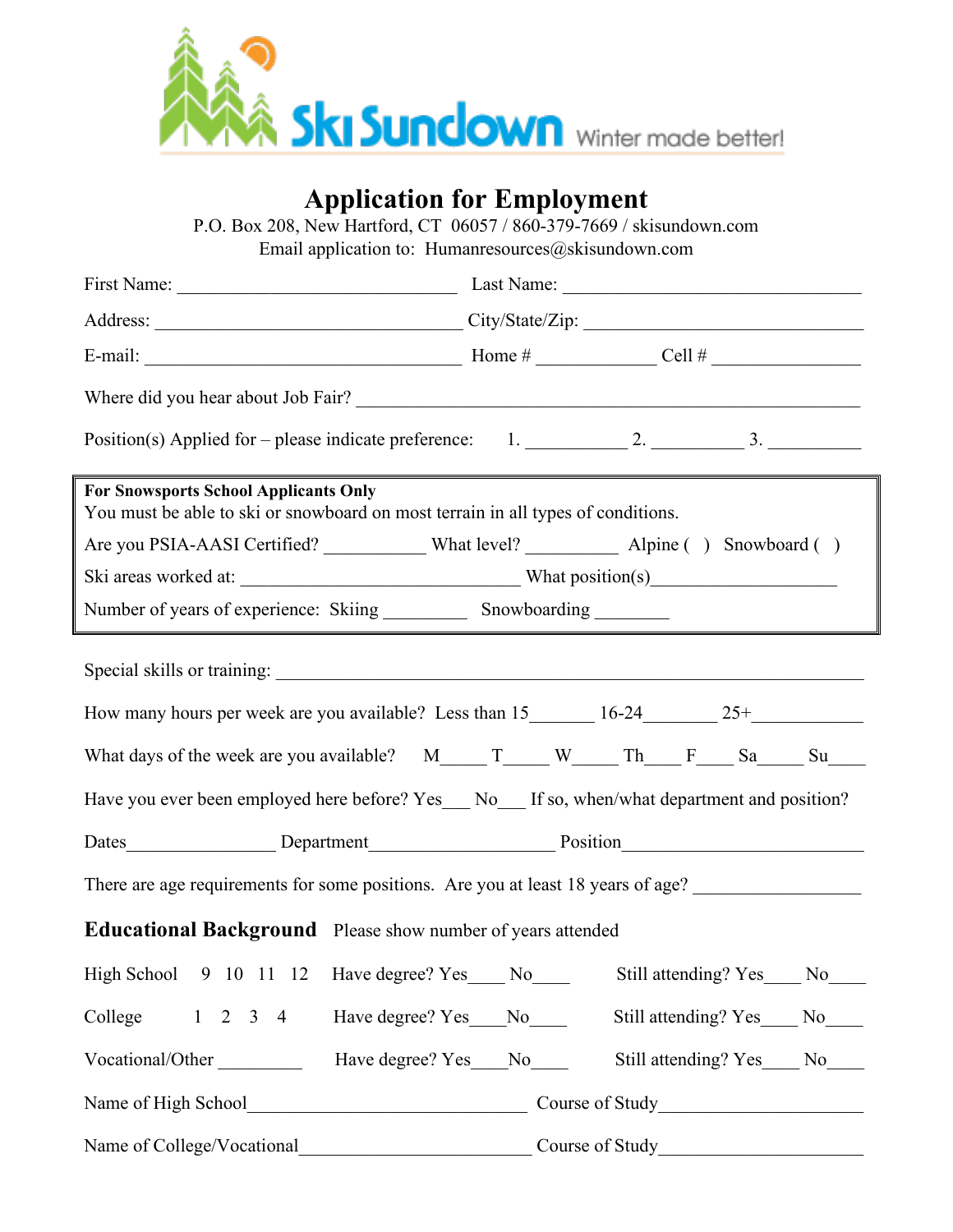#### **Work History** List most recent or present job first. Fill in completely.

| 1.                                                                               |                |                                          |
|----------------------------------------------------------------------------------|----------------|------------------------------------------|
| Dates of employment                                                              | Position       |                                          |
| Name of employer                                                                 | Address        | City/state/zip                           |
| Name of supervisor                                                               | Phone #        | Reason for leaving                       |
|                                                                                  |                |                                          |
| 2.<br>Dates of employment                                                        | Position       |                                          |
| Name of employer                                                                 | Address        | City/state/zip                           |
| Name of supervisor                                                               | Phone #        | Reason for leaving                       |
|                                                                                  |                |                                          |
| 3. Dates of employment                                                           | Position       |                                          |
| Name of employer                                                                 | Address        | City/state/zip                           |
| Name of supervisor                                                               | Phone #        | Reason for leaving                       |
| Military service Yes____ No____ If yes, which branch?___________________________ |                |                                          |
|                                                                                  |                | Rank at discharge<br><u>Example 2014</u> |
| <b>Personal References</b><br>Name                                               | <b>Address</b> | Phone                                    |
| 1.                                                                               |                |                                          |
| 2.                                                                               |                |                                          |
| 3.                                                                               |                |                                          |

**Ski Sundown operates on all winter holidays, including December and February vacation weeks. Employees are expected to work holidays and holiday weeks when scheduled. Employees are also expected to work for the entire season for which they were hired.**

**I hereby authorize investigation of all statements in this application, including contact of former employers. I understand that misrepresentation or omission of facts called for is cause for termination. Further, I understand that the position offered is seasonal employment and for an indefinite period, subject to termination at any time without notice. I also understand that I may be asked to undergo drug and alcohol testing as part of pre-employment screening. Ski Sundown will maintain confidentiality, comply with testing requirements, and provide you with a copy of any positive test result.**

Signature\_\_\_\_\_\_\_\_\_\_\_\_\_\_\_\_\_\_\_\_\_\_\_\_\_\_\_\_\_\_\_\_\_\_\_\_\_\_\_\_\_\_\_\_\_\_\_\_\_\_\_\_ Date\_\_\_\_\_\_\_\_\_\_\_\_\_\_\_\_\_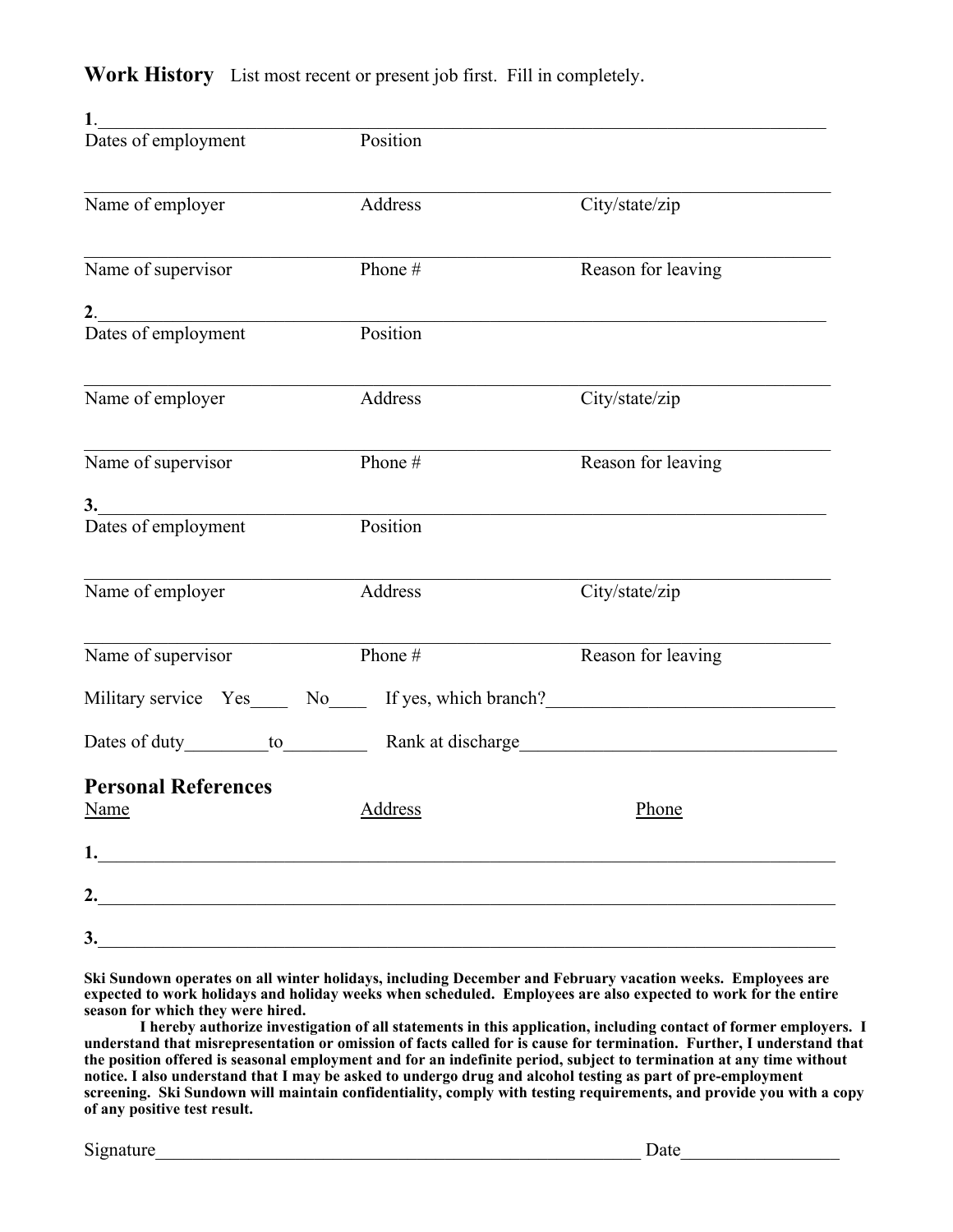### **DISCLOSURE REGARDING BACKGROUND INVESTIGATION ON YOU**

**Ski Sundown / Sundown Food & Beverage**("the Company") may obtain "consumer reports" about you from a consumer reporting agency for employment purposes. A "consumer report" is a background screening report that may contain information regarding your criminal history, sex offender registry status, credit history, employment history, education history, social media activity, driving history, drug testing results, professional licenses, and other information about you. It may bear upon your character, general reputation, personal characteristics, and/or mode of living.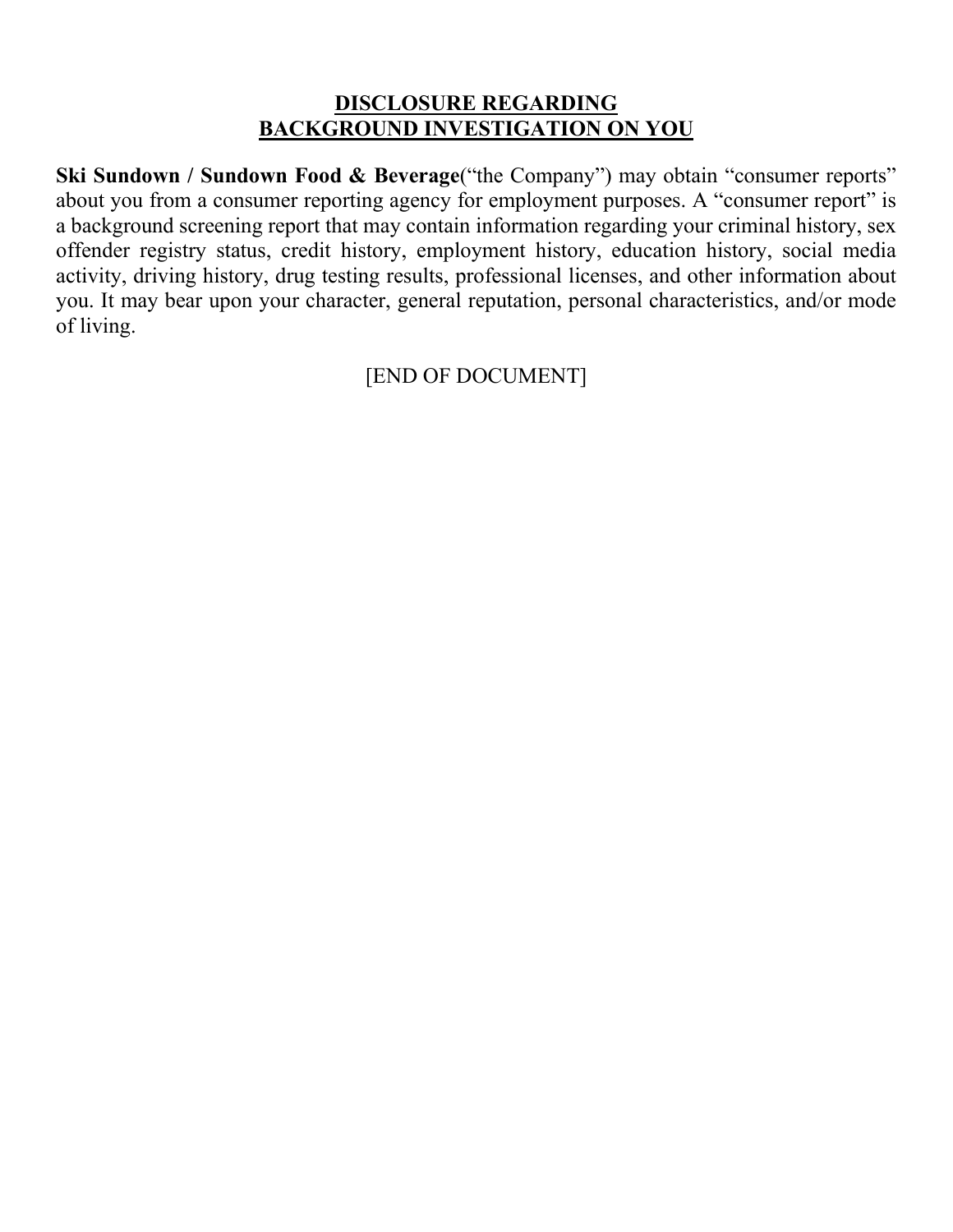# **ADDITIONAL NOTICE REGARDING INVESTIGATIVE CONSUMER REPORTS ON YOU**

**Ski Sundown / Sundown Food & Beverage** ("the Company") may also request an "investigative consumer report" on you from a consumer reporting agency.

An "investigative consumer report" is a background screening report generated through personal interviews with sources such as your neighbors, friends, or associates.

The consumer reporting agency that may prepare an "investigative consumer report" on you for the Company is Research Services 4 Brothers LLC ("Research Services"), 124 Simsbury Rd. Avon, CT 06001, 800-367-0606. The information contained in an "investigative consumer report" may bear upon your character, general reputation, personal characteristics, and/or mode of living.

Please be advised that the nature and scope of the most common form of "investigative consumer report" that may be ordered by the Company is an investigation into your employment history. During such an investigation, Research Services may ask questions about your employment history to certain knowledgeable individuals and provide response information to the Company.

**Note: You have the right to request additional information regarding the nature and scope of any "investigative consumer report" ordered by the Company on you. You may do so by contacting the Company.**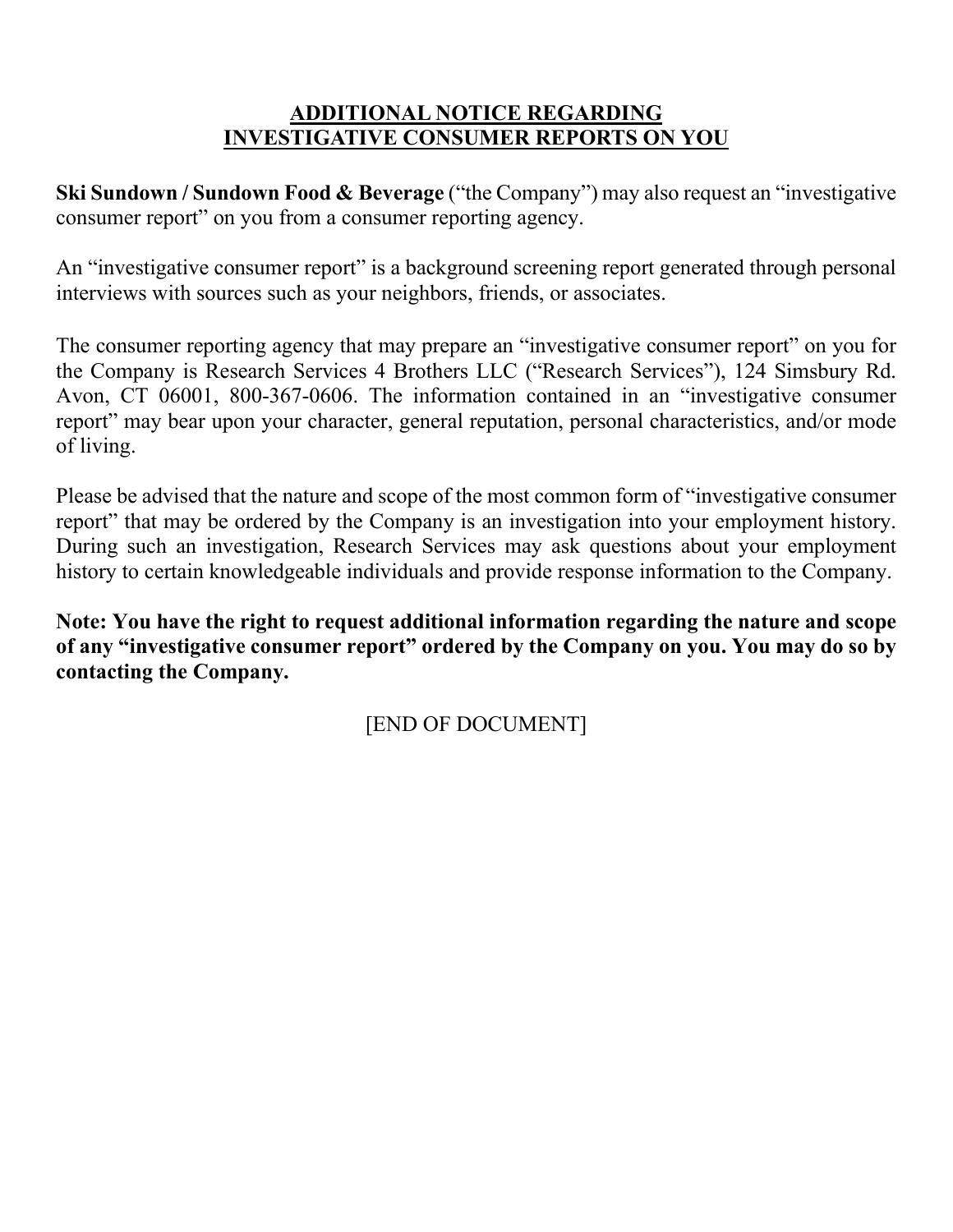# **AUTHORIZATION REGARDING BACKGROUND INVESTIGATION**

By signing below, I acknowledge receipt of the following separate documents (and certify that I have read and understood them):

- DISCLOSURE REGARDING BACKGROUND INVESTIGATION ON YOU;
- A SUMMARY OF YOUR RIGHTS UNDER THE FAIR CREDIT REPORTING ACT;
- ADDITIONAL NOTICE REGARDING INVESTIGATIVE CONSUMER REPORTS ON YOU;
- ADDITIONAL STATE LAW NOTICES.

By signing below, I authorize **Ski Sundown / Sundown Food & Beverage** ("the Company") to obtain **"consumer reports"** and **"investigative consumer reports"** about me for employment purposes at any time during the hiring process and throughout my employment, if applicable.

**Signature: Date: \_\_\_\_\_\_\_\_\_\_\_\_\_\_\_\_\_\_\_\_\_\_\_**

**Printed Name:**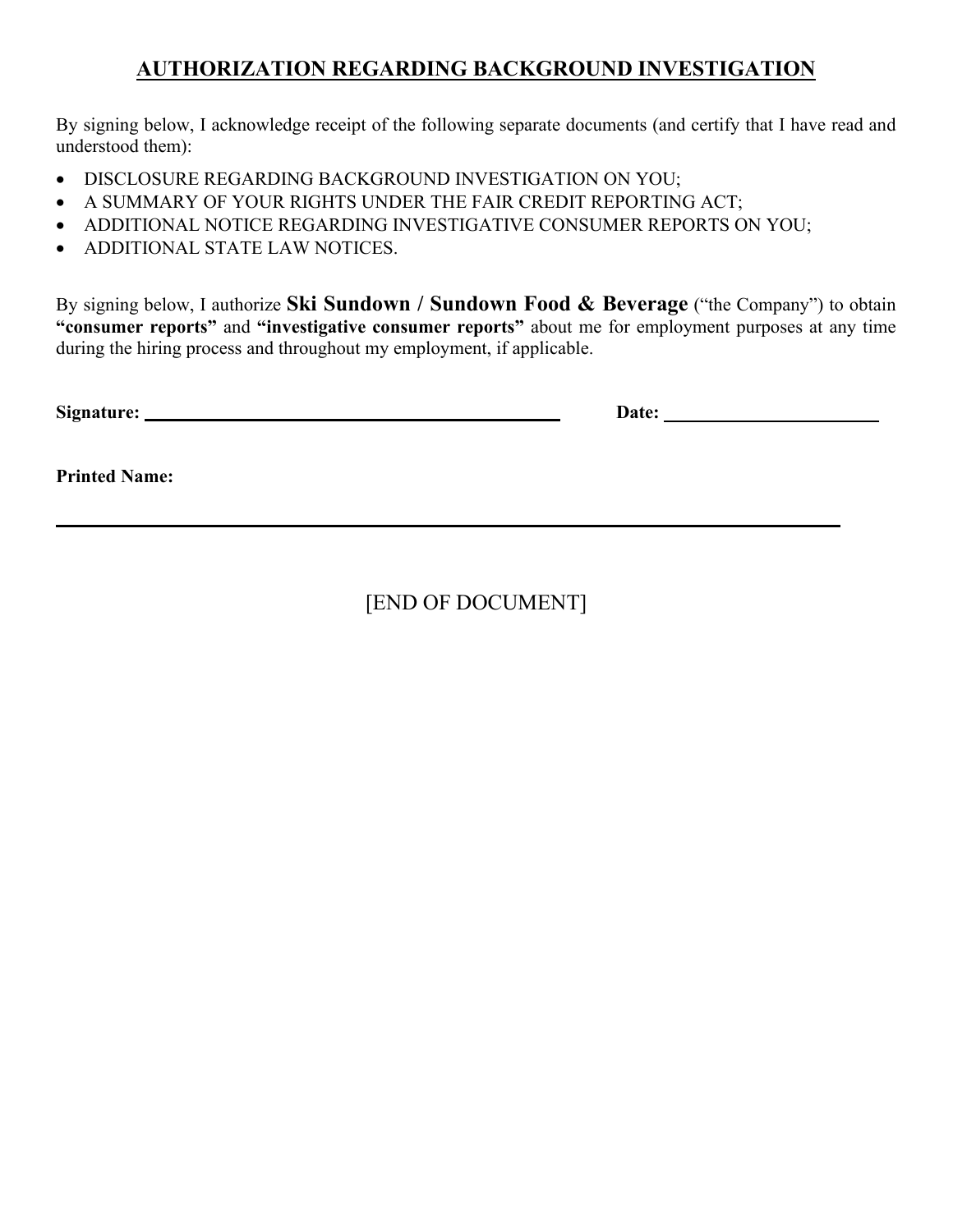# **PERSONAL INFORMATION NEEDED FOR BACKGROUND CHECK**

| Please supply the following information to facilitate a background check on you.                                                                                                                                                                                                                                                                                                                                                                                                                                                                                                                                                                                                                                                                                                                                                                                                                                                   |
|------------------------------------------------------------------------------------------------------------------------------------------------------------------------------------------------------------------------------------------------------------------------------------------------------------------------------------------------------------------------------------------------------------------------------------------------------------------------------------------------------------------------------------------------------------------------------------------------------------------------------------------------------------------------------------------------------------------------------------------------------------------------------------------------------------------------------------------------------------------------------------------------------------------------------------|
|                                                                                                                                                                                                                                                                                                                                                                                                                                                                                                                                                                                                                                                                                                                                                                                                                                                                                                                                    |
|                                                                                                                                                                                                                                                                                                                                                                                                                                                                                                                                                                                                                                                                                                                                                                                                                                                                                                                                    |
|                                                                                                                                                                                                                                                                                                                                                                                                                                                                                                                                                                                                                                                                                                                                                                                                                                                                                                                                    |
|                                                                                                                                                                                                                                                                                                                                                                                                                                                                                                                                                                                                                                                                                                                                                                                                                                                                                                                                    |
|                                                                                                                                                                                                                                                                                                                                                                                                                                                                                                                                                                                                                                                                                                                                                                                                                                                                                                                                    |
| Full Current Address (Address, City, State, Zip Code)                                                                                                                                                                                                                                                                                                                                                                                                                                                                                                                                                                                                                                                                                                                                                                                                                                                                              |
| Additional Previous Address Within the Last 7 Years                                                                                                                                                                                                                                                                                                                                                                                                                                                                                                                                                                                                                                                                                                                                                                                                                                                                                |
| Additional Previous Address Within the Last 7 Years                                                                                                                                                                                                                                                                                                                                                                                                                                                                                                                                                                                                                                                                                                                                                                                                                                                                                |
|                                                                                                                                                                                                                                                                                                                                                                                                                                                                                                                                                                                                                                                                                                                                                                                                                                                                                                                                    |
|                                                                                                                                                                                                                                                                                                                                                                                                                                                                                                                                                                                                                                                                                                                                                                                                                                                                                                                                    |
| Have you ever been convicted of a crime? $\Box$ NO $\Box$ YES If Yes: Which State(s)                                                                                                                                                                                                                                                                                                                                                                                                                                                                                                                                                                                                                                                                                                                                                                                                                                               |
| *You are not required to disclose the existence of any arrest, criminal charge or conviction, the records of which have been<br>erased pursuant to section 46b-146, 54-760 or 54-142a, (2) that criminal records subject to erasure pursuant to section 46b-<br>146, 54-760 or 54-142a are records pertaining to a finding of delinquency or that a child was a member of a family with<br>service needs, an adjudication as a youthful offender, a criminal charge that has been dismissed or nolled, a criminal charge<br>for which the person has been found not guilty or a conviction for which the person received an absolute pardon, and (3)<br>that any person whose criminal records have been erased pursuant to section 46b-146, 54-760 or 54-142a shall be deemed<br>to have never been arrested within the meaning of the general statutes with respect to the proceedings so erased and may so<br>swear under oath. |
| Ski Sundown / Sundown Food & Beverage Use only: Requested by                                                                                                                                                                                                                                                                                                                                                                                                                                                                                                                                                                                                                                                                                                                                                                                                                                                                       |

| State Criminal (Indicate states) | Social Trace | Sex Offender Registry |
|----------------------------------|--------------|-----------------------|
| Credit Report                    |              |                       |
| AAA ATA JAAA                     | AAA ATA AAAA |                       |

Fax to **860-678-1996** or **860-678-0099** or Email: **contact@rs4b.net**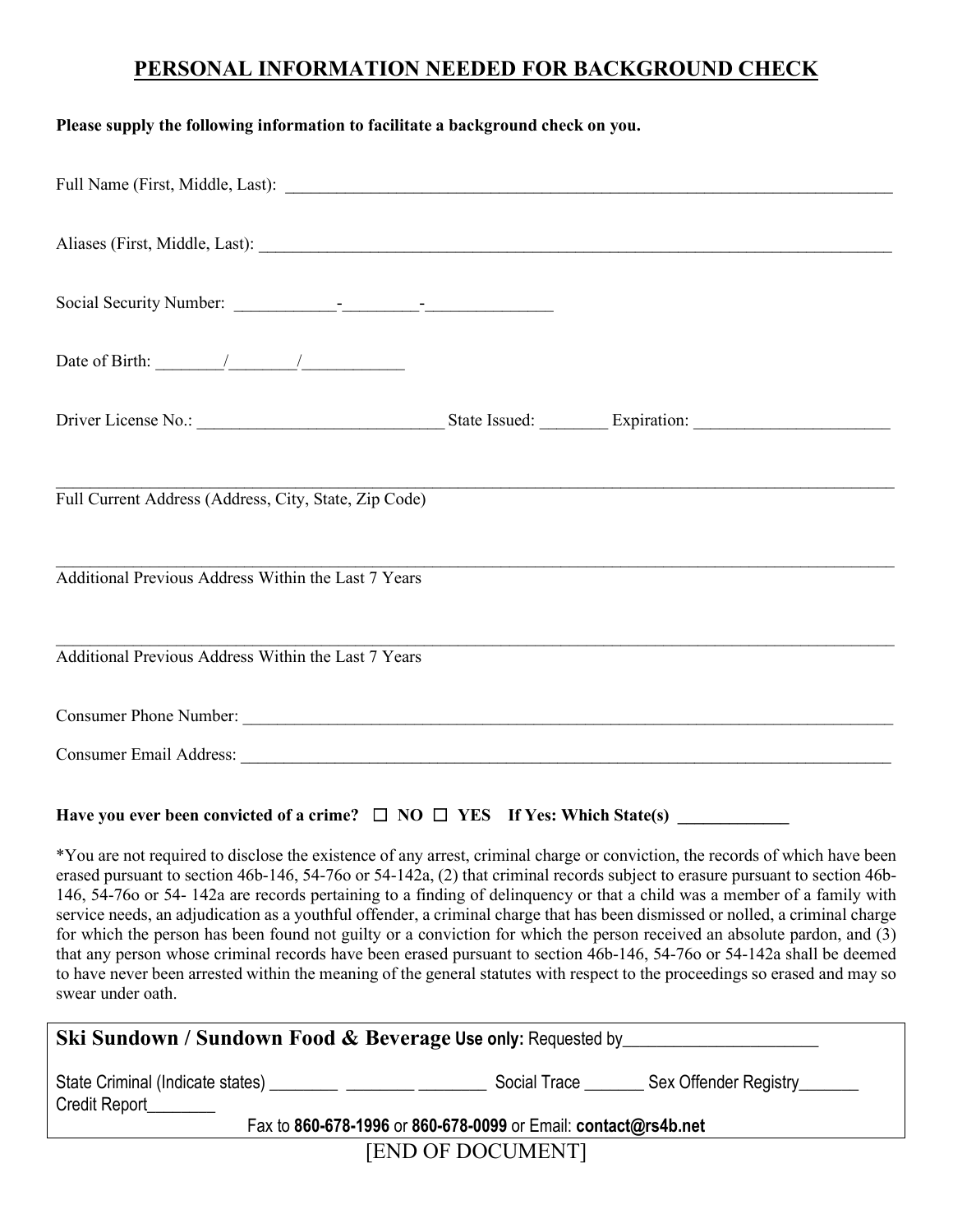### **ADDITIONAL STATE LAW NOTICES**

If you live in, work in, or are seeking work for **Ski Sundown / Sundown Food & Beverage** ("the Company") in Washington State, Massachusetts, New Jersey, New York, Minnesota, Oklahoma, or California, please note the following information which we are required by state law to provide to you:

State of Washington applicants/employees only: If the Company requests an investigative consumer report (as defined by state law) from a consumer reporting agency, you have the right to receive a complete and accurate disclosure of the nature and scope of the investigation requested by the Company. You also have the right to request a written summary of your rights and remedies under the Washington Fair Credit Reporting Act.

Massachusetts applicants/employees only: If the Company requests an investigative consumer report (as defined by state law) from a consumer reporting agency, you have the right to have a copy of the report upon request.

New Jersey applicants/employees only: If the Company requests an investigative consumer report (as defined by state law) from a consumer reporting agency, you have the right to have a copy of the report upon request.

New York applicants/employees only: You have the right, upon written request, to be informed of whether or not an investigative consumer report (as defined by state law) was requested from a consumer reporting agency. If a report was requested, you will be provided with the name and address of the consumer reporting agency to whom the request was made. You may also inspect and receive a copy of the report by contacting Research Services 4 Brothers LLC, 124 Simsbury Rd. Avon, CT 06001, 800-367-0606. You are also now receiving a copy of Article 23-A of the NY Correction Law.

Minnesota applicants/employees only: You have the right, upon written request, to receive a complete and accurate disclosure of the nature and scope of any consumer report ordered about you. A consumer reporting agency must make this disclosure within five (5) days of receipt of your request or of the Company's request for the report, whichever is later. Please check this box if you would like to receive a free copy of any consumer report obtained by the Company about you.  $\Box$ 

Oklahoma applicants/employees only: Please check this box if you would like to receive a free copy of any consumer report obtained by the Company about you.  $\Box$ 

California applicants/employees only: You are separately receiving a copy of the Notice Regarding Background Investigation Pursuant To California Law.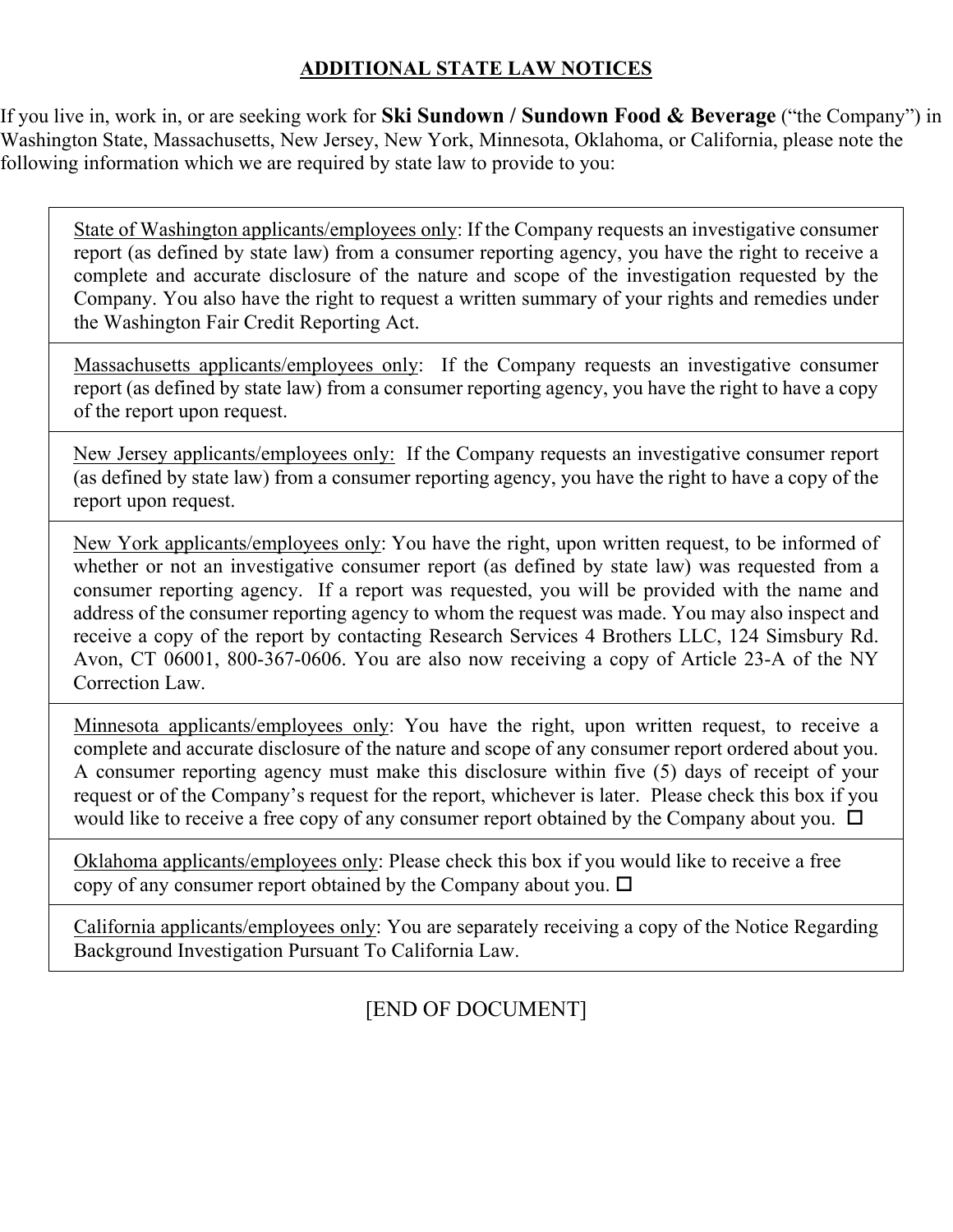# **NOTICE REGARDING BACKGROUND INVESTIGATION PURSUANT TO CALIFORNIA LAW**

# **(For California Applicants and Employees Only)**

**Ski Sundown / Sundown Food & Beverage** ("the Company") intends to obtain information about you from an investigative consumer reporting agency for employment purposes. Thus, you can expect to be the subject of "investigative consumer reports" obtained for employment purposes. Such reports may include information about your character, general reputation, personal characteristics, and mode of living. With respect to any investigative consumer report from an investigative consumer reporting agency ("ICRA"), the Company may investigate the information contained in your employment application and other background information about you, including but not limited to: your criminal history, sex offender registry status, driving history, education history, employment history, social media activity, credit information, and professional licenses. The Company may also obtain comments from individuals who are knowledgeable about you. These reports may be used as a factor in making employment decisions. The source of any investigative consumer report (as that term is defined under California law) will be Research Services 4 Brothers LLC, 124 Simsbury Rd. Avon, CT 06001, 800-367-0606. Information regarding Research Services' privacy practices (including information about whether any consumer personal information will be sent outside the U.S. or its territories) may be found at https://www.researchservicesllc.com/.

Under California Civil Code section 1786.22, you are entitled to find out from an ICRA what is in the ICRA's file on you with proper identification, as follows:

- In person, by visual inspection of your file during normal business hours and upon reasonable notice. You also may request a copy of the information in person. The ICRA may not charge you more than the actual copying costs for providing you with a copy of your file.
- By requesting a copy be sent to a specified addressee by certified mail. ICRAs complying with requests for certified mailings shall not be liable for disclosures to third parties caused by mishandling of mail after such mailings leave the ICRAs.
- A summary of all information contained in the ICRA's file on you (which is required to be provided by the California Civil Code) will be provided to you via telephone, if you have made a written request for telephone disclosure and the toll charge, if any, for the telephone call is prepaid by or charged directly to you.

"Proper Identification" includes documents such as a valid driver's license, social security account number, military identification card, and credit cards. Only if you cannot identify yourself with such information may the ICRA require additional information concerning your employment and personal or family history in order to verify your identity.

The ICRA will provide trained personnel to explain any information furnished to you and will provide a written explanation of any coded information contained in files maintained on you. This written explanation will be provided whenever a file is provided to you for visual inspection.

You may be accompanied by one other person of your choosing, who must furnish reasonable identification. An ICRA may require you to furnish a written statement granting permission to the ICRA to discuss your file in such person's presence.

#### **Please check this box if you would like to receive a free copy of any investigative consumer report**  (as defined by relevant state law) obtained by the Company about you.  $\Box$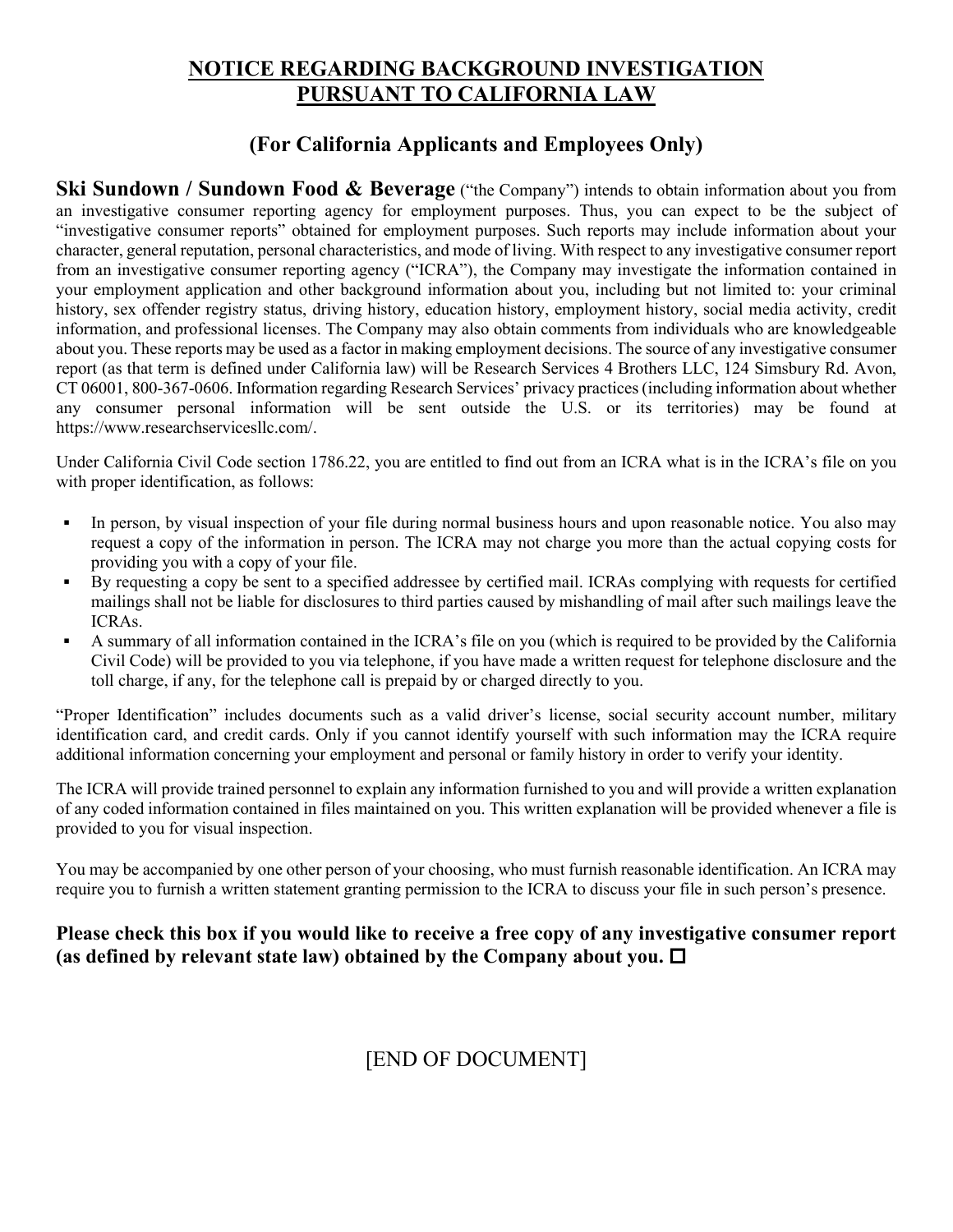*Para información en español, visite [www.consumerfinance.gov/learnmore](http://www.consumerfinance.gov/learnmore) o escribe a la Consumer Financial Protection Bureau, 1700 G Street N.W., Washington, DC 20552*

#### **A Summary of Your Rights Under the Fair Credit Reporting Act**

The federal Fair Credit Reporting Act (FCRA) promotes the accuracy, fairness, and privacy of information in the files of consumer reporting agencies. There are many types of consumer reporting agencies, including credit bureaus and specialty agencies (such as agencies that sell information about check writing histories, medical records, and rental history records). Here is a summary of your major rights under FCRA. **For more information, including information about additional rights, go to [www.consumerfinance.gov/learnmore](http://www.consumerfinance.gov/learnmore) or write to: Consumer Financial Protection Bureau, 1700 G Street N.W., Washington, DC 20552.**

- **You must be told if information in your file has been used against you.** Anyone who uses a credit report or another type of consumer report to deny your application for credit, insurance, or employment – or to take another adverse action against you – must tell you, and must give you the name, address, and phone number of the agency that provided the information.
- **You have the right to know what is in your file.** You may request and obtain all the information about you in the files of a consumer reporting agency (your "file disclosure"). You will be required to provide proper identification, which may include your Social Security number. In many cases, the disclosure will be free. You are entitled to a free file disclosure if:
	- $\circ$  a person has taken adverse action against you because of information in your credit report;
	- $\circ$  you are the victim of identity theft and place a fraud alert in your file;
	- o your file contains inaccurate information as a result of fraud;
	- o you are on public assistance;
	- o you are unemployed but expect to apply for employment within 60 days.

In addition, all consumers are entitled to one free disclosure every 12 months upon request from each nationwide credit bureau and from nationwide specialty consumer reporting agencies. See credit bureau and from nationwide specialty consumer reporting agencies. See [www.consumerfinance.gov/learnmore](http://www.consumerfinance.gov/learnmore) for additional information.

- **You have the right to ask for a credit score.** Credit scores are numerical summaries of your credit-worthiness based on information from credit bureaus. You may request a credit score from consumer reporting agencies that create scores or distribute scores used in residential real property loans, but you will have to pay for it. In some mortgage transactions, you will receive credit score information for free from the mortgage lender.
- **You have the right to dispute incomplete or inaccurate information.** If you identify information in your file that is incomplete or inaccurate, and report it to the consumer reporting agency, the agency must investigate unless your dispute is frivolous.

See [www.consumerfinance.gov/learnmore](http://www.consumerfinance.gov/learnmore) for an explanation of dispute procedures.

- **Consumer reporting agencies must correct or delete inaccurate, incomplete, or unverifiable information.**  Inaccurate, incomplete, or unverifiable information must be removed or corrected, usually within 30 days. However, a consumer reporting agency may continue to report information it has verified as accurate.
- **Consumer reporting agencies may not report outdated negative information.** In most cases, a consumer reporting agency may not report negative information that is more than seven years old, or bankruptcies that are more than 10 years old.
- **Access to your file is limited.** A consumer reporting agency may provide information about you only to people with a valid need – usually to consider an application with a creditor, insurer, employer, landlord, or other business. The FCRA specifies those with a valid need for access.
- **You must give your consent for reports to be provided to employers.** A consumer reporting agency may not give out information about you to your employer, or a potential employer, without your written consent given to the employer. Written consent generally is not required in the trucking industry. For more information, go to [www.consumerfinance.gov/learnmore.](http://www.consumerfinance.gov/learnmore)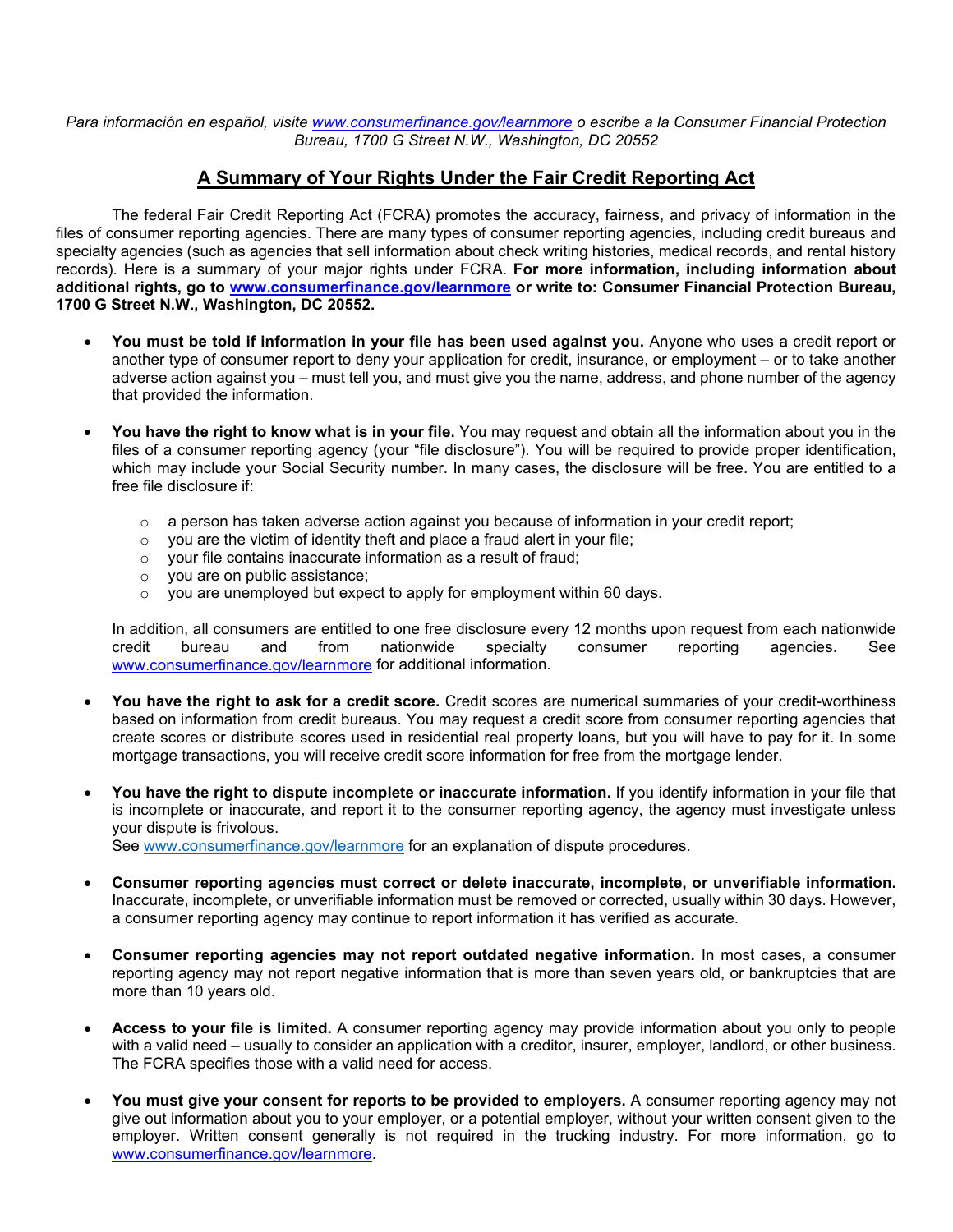- **You may limit "prescreened" offers of credit and insurance you get based on information in your credit report.** Unsolicited "prescreened" offers for credit and insurance must include a toll-free phone number you can call if you choose to remove your name and address form the lists these offers are based on. You may opt out with the nationwide credit bureaus at 1-888-5-OPTOUT (1-888-567-8688).
- The following FCRA right applies with respect to nationwide consumer reporting agencies**:**

#### **CONSUMERS HAVE THE RIGHT TO OBTAIN A SECURITY FREEZE**

**You have a right to place a "security freeze" on your credit report, which will prohibit a consumer reporting agency from releasing information in your credit report without your express authorization.** The security freeze is designed to prevent credit, loans, and services from being approved in your name without your consent. However, you should be aware that using a security freeze to take control over who gets access to the personal and financial information in your credit report may delay, interfere with, or prohibit the timely approval of any subsequent request or application you make regarding a new loan, credit, mortgage, or any other account involving the extension of credit.

As an alternative to a security freeze, you have the right to place an initial or extended fraud alert on your credit file at no cost. An initial fraud alert is a 1-year alert that is placed on a consumer's credit file. Upon seeing a fraud alert display on a consumer's credit file, a business is required to take steps to verify the consumer's identity before extending new credit. If you are a victim of identity theft, you are entitled to an extended fraud alert, which is a fraud alert lasting 7 years.

A security freeze does not apply to a person or entity, or its affiliates, or collection agencies acting on behalf of the person or entity, with which you have an existing account that requests information in your credit report for the purposes of reviewing or collecting the account. Reviewing the account includes activities related to account maintenance, monitoring, credit line increases, and account upgrades and enhancements.

- **You may seek damages from violators.** If a consumer reporting agency, or, in some cases, a user of consumer reports or a furnisher of information to a consumer reporting agency violates the FCRA, you may be able to sue in state or federal court.
- **Identity theft victims and active duty military personnel have additional rights.** For more information, visit [www.consumerfinance.gov/learnmore.](http://www.consumerfinance.gov/learnmore)

**States may enforce the FCRA, and many states have their own consumer reporting laws. In some cases, you may have more rights under state law. For more information, contact your state or local consumer protection agency or your state Attorney General. For information about your federal rights, contact:**